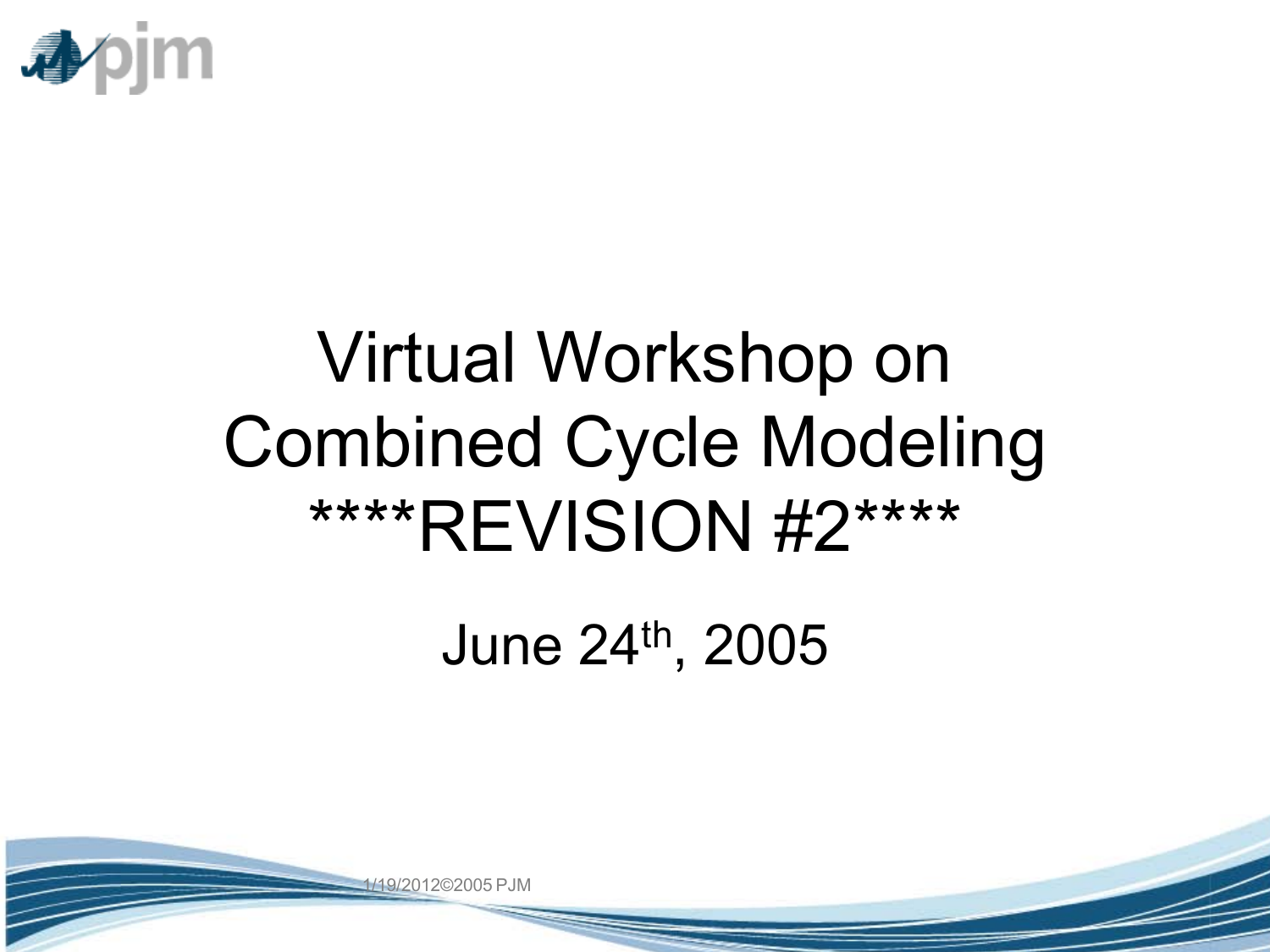



- Overview of the Combined Cycle Model
- Modeling Combined Cycle Units
- Next Steps
- eMKT Overview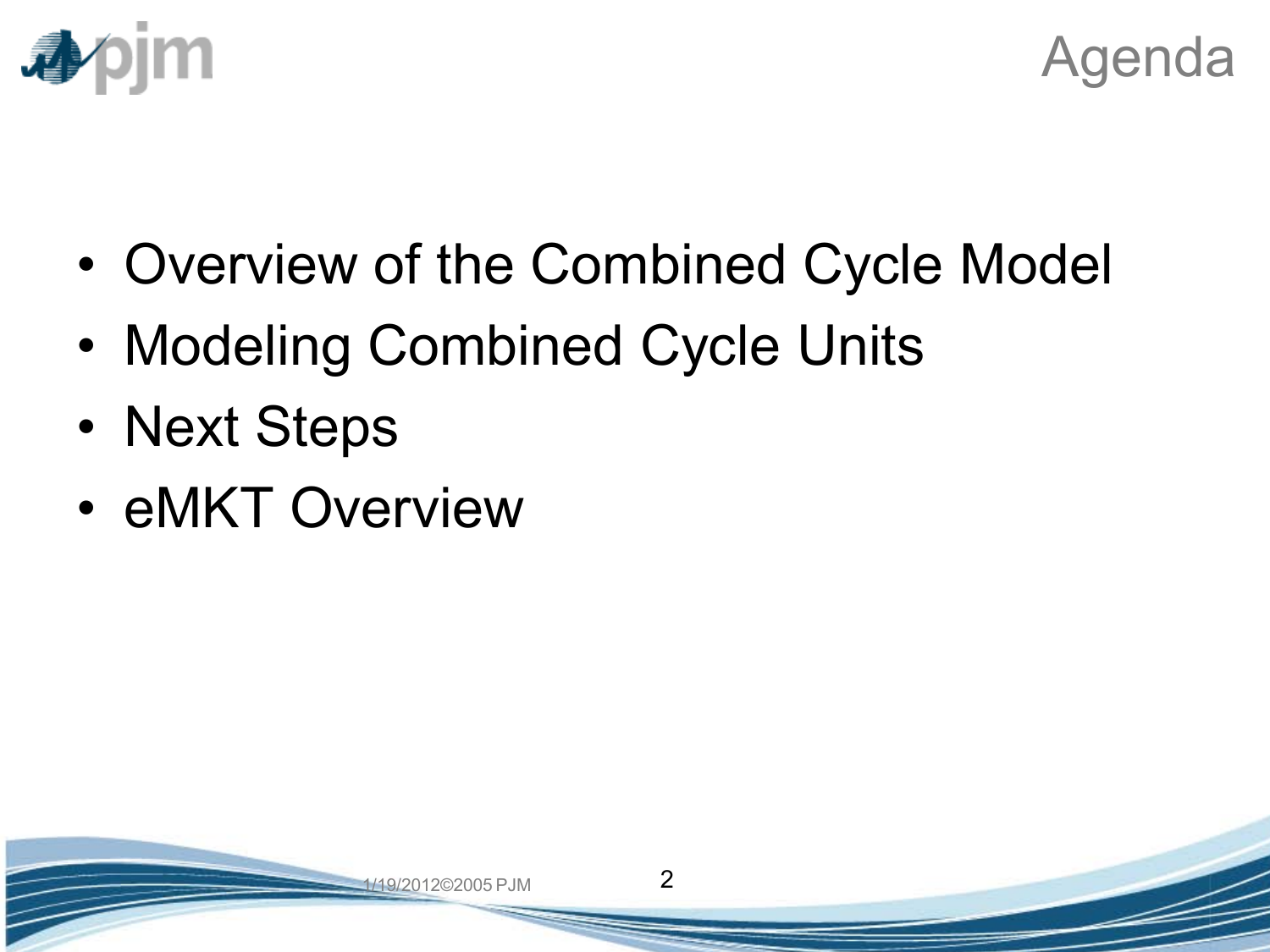



- Overview of the Combined Cycle Model
- Modeling Combined Cycle Units
- Next Steps
- eMKT Overview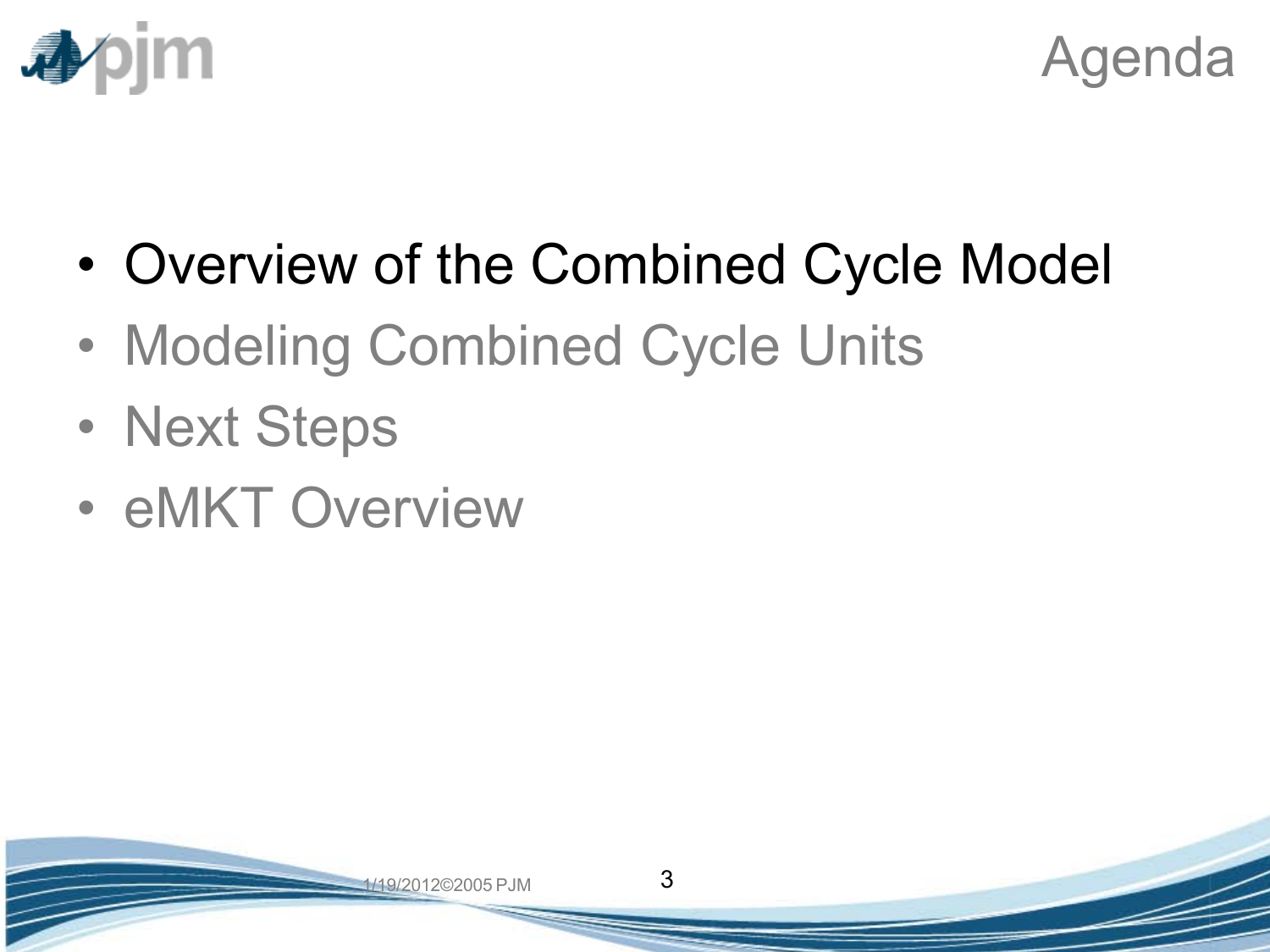



- First Functioning Model used in the Industry
- Evolving technology
- With the existing model, combined cycle plants must be modeled as composite units
- Existing model creates many problems for participants since these plants have many operational constraints that cannot be captured using the composite representation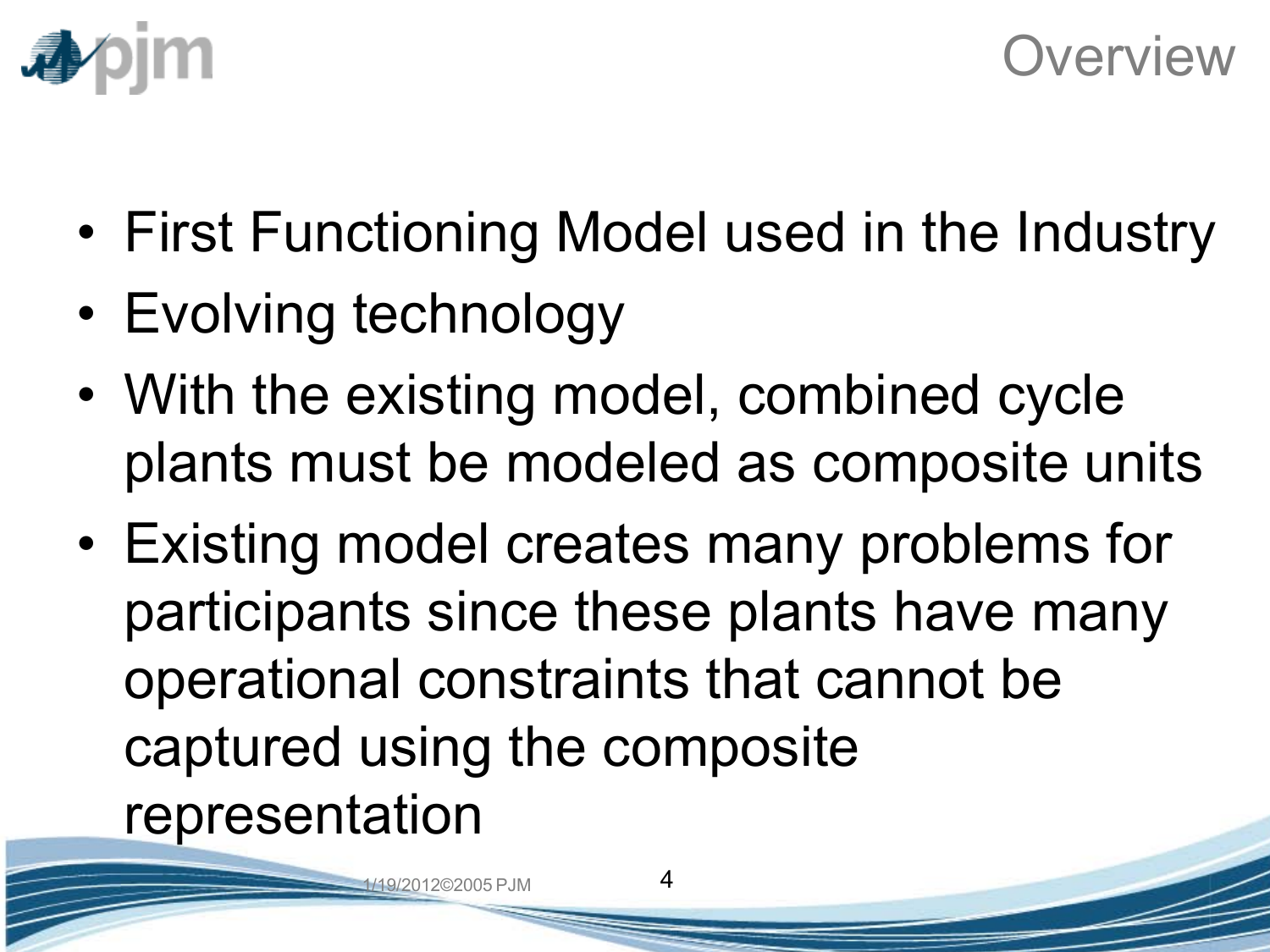

- Restricted operating ranges for each configuration
- Minimum up and down time requirements for individual components
- Correct representation of start up cost for each component
- Ramping constraints that may be dependant on individual component limits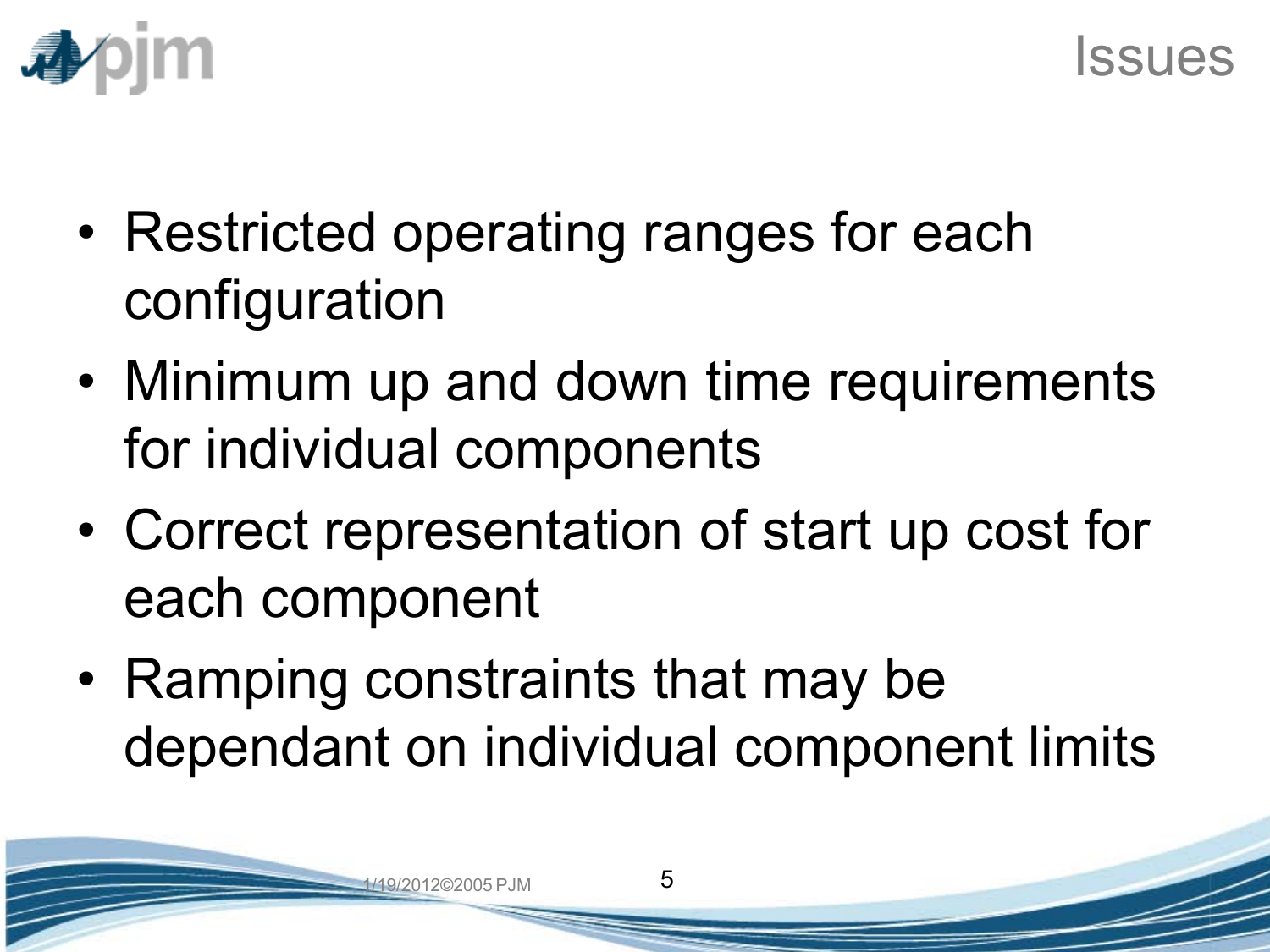

- Each Physical component of the plant is modeled and has all the normal unit constraints
- Each Combustion turbine and each Steam turbine can have its own startup cost, minimum up/down time, cost curves etc.
- Optional field that enforces a minimum time between startups for all the CTs in the plant
- The Steam output is a function of the CT output
- There is a field to indicate if unit should be modeled as simple cycle.
- The Steam Unit can only be committed if at least one CT is committed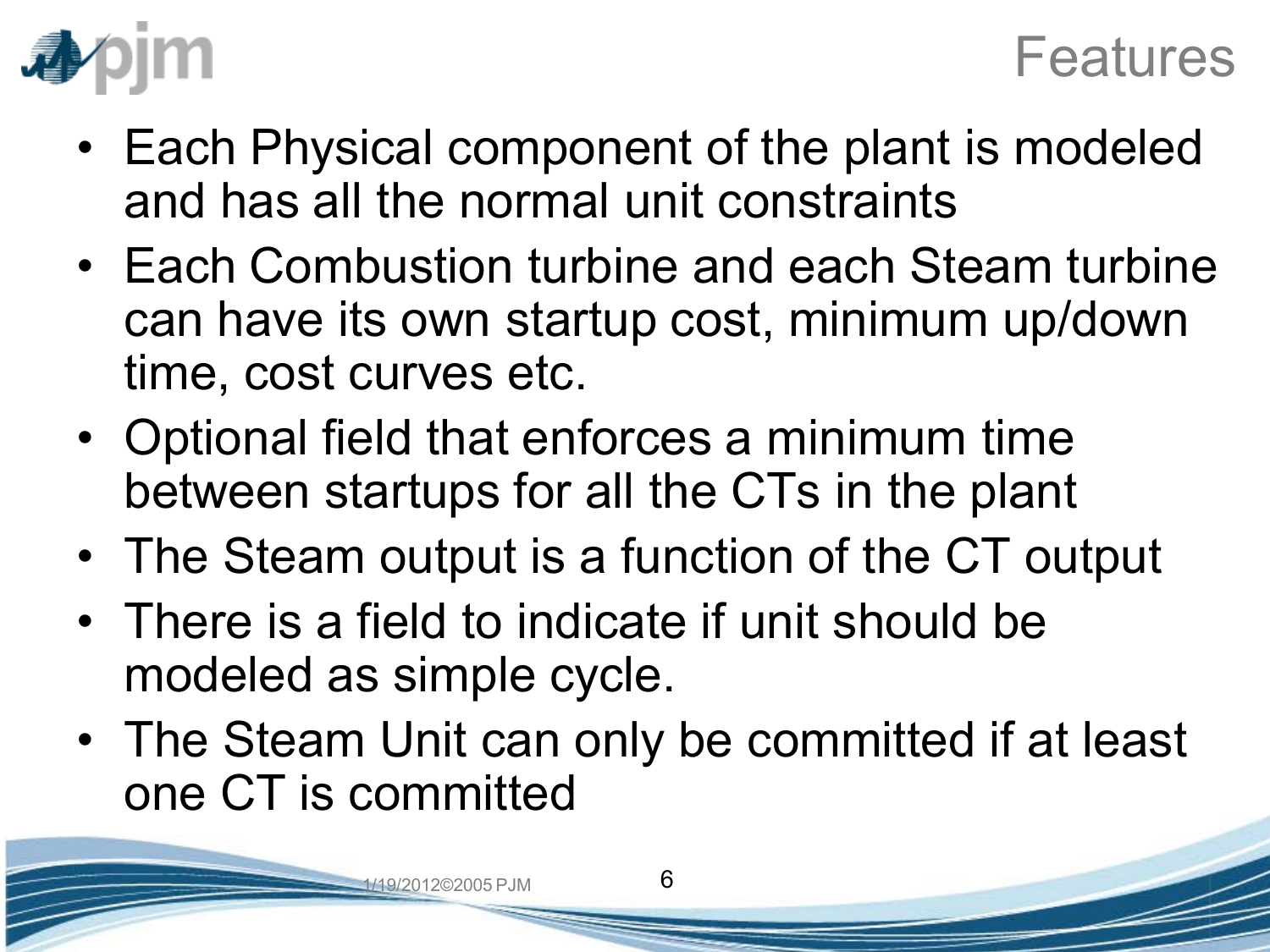



- Overview of the Combined Cycle Model
- Modeling Combined Cycle Units
- eMKT Overview
- Next Steps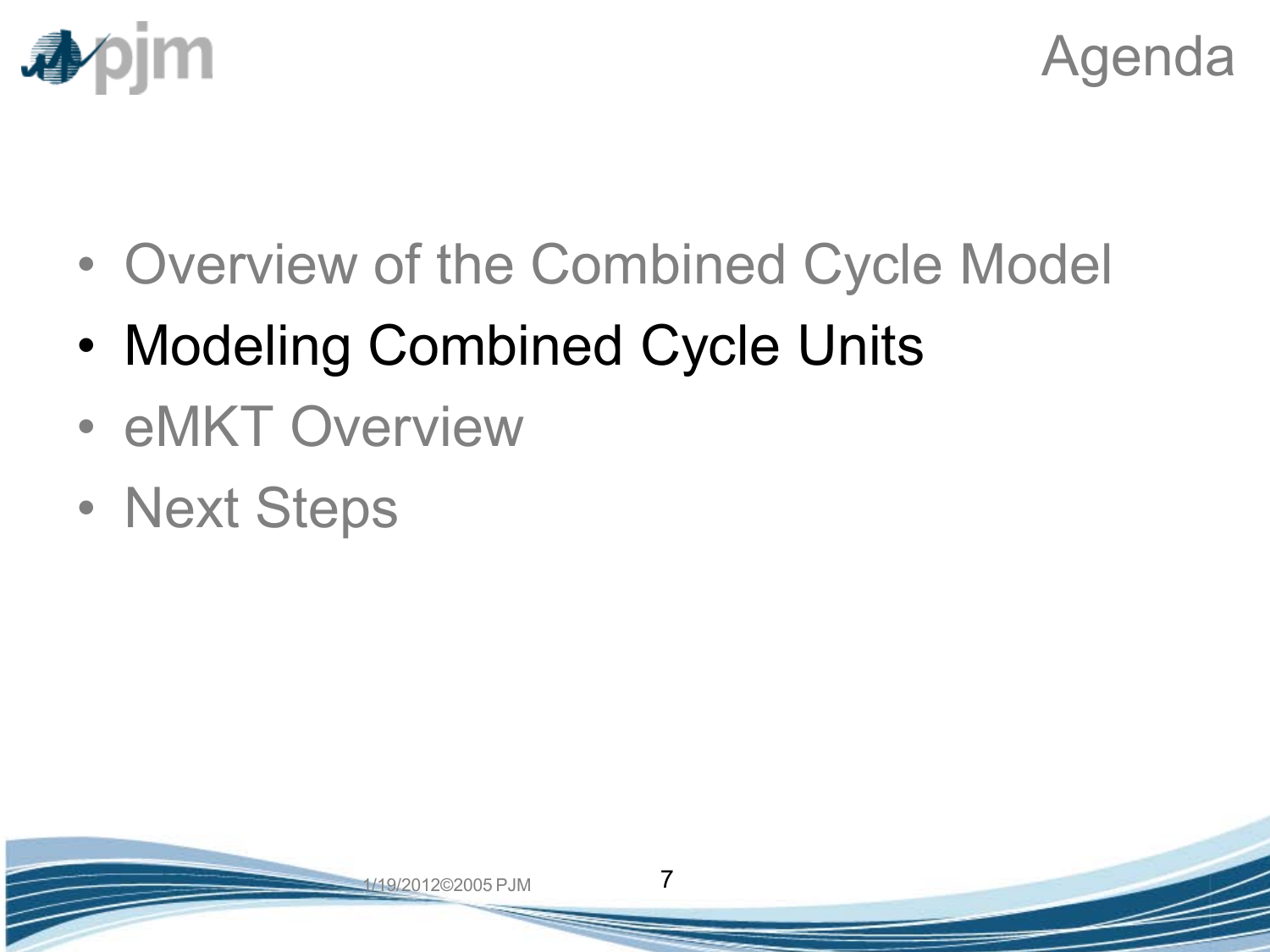

# Modeling Combined Cycles

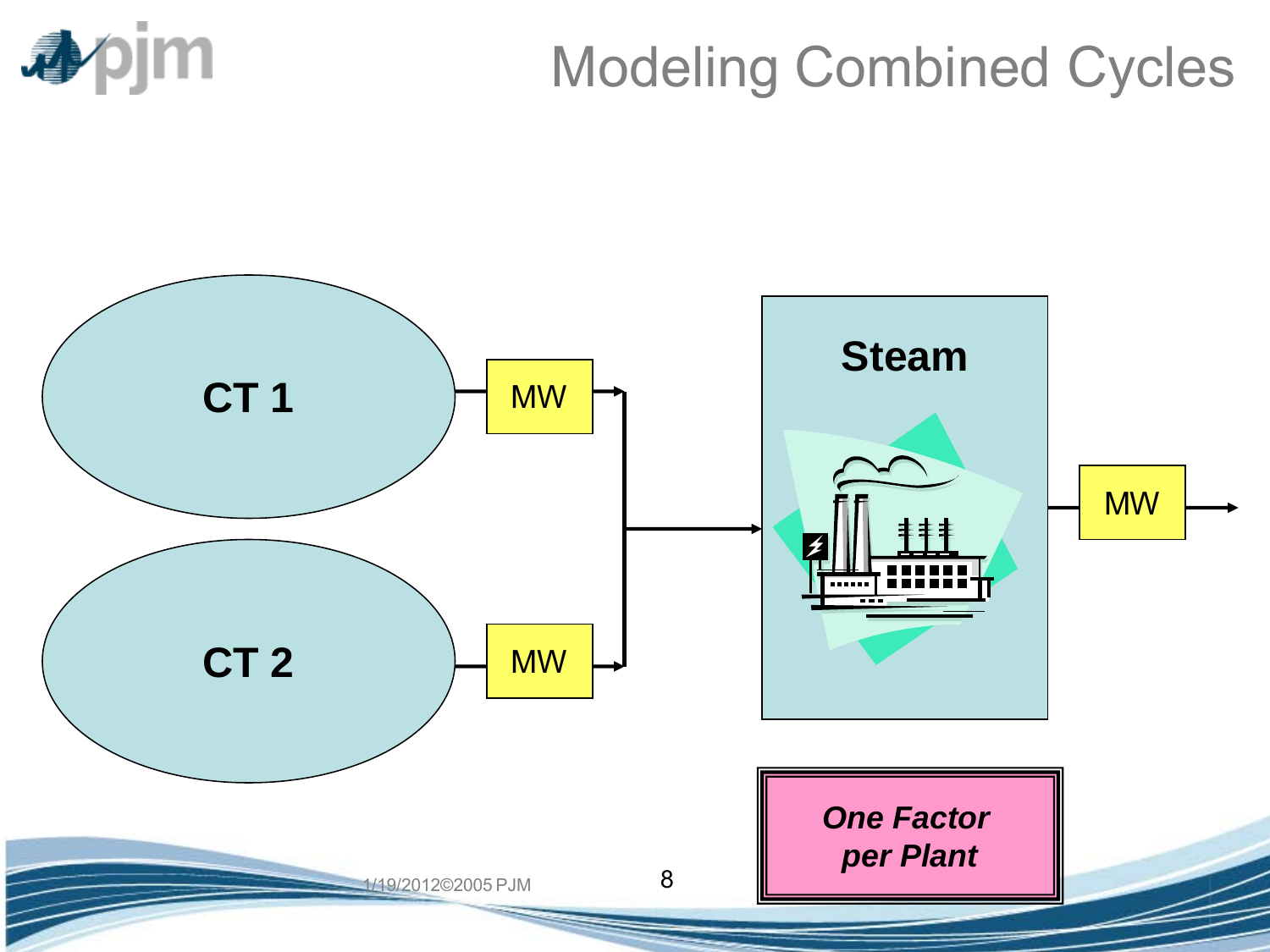

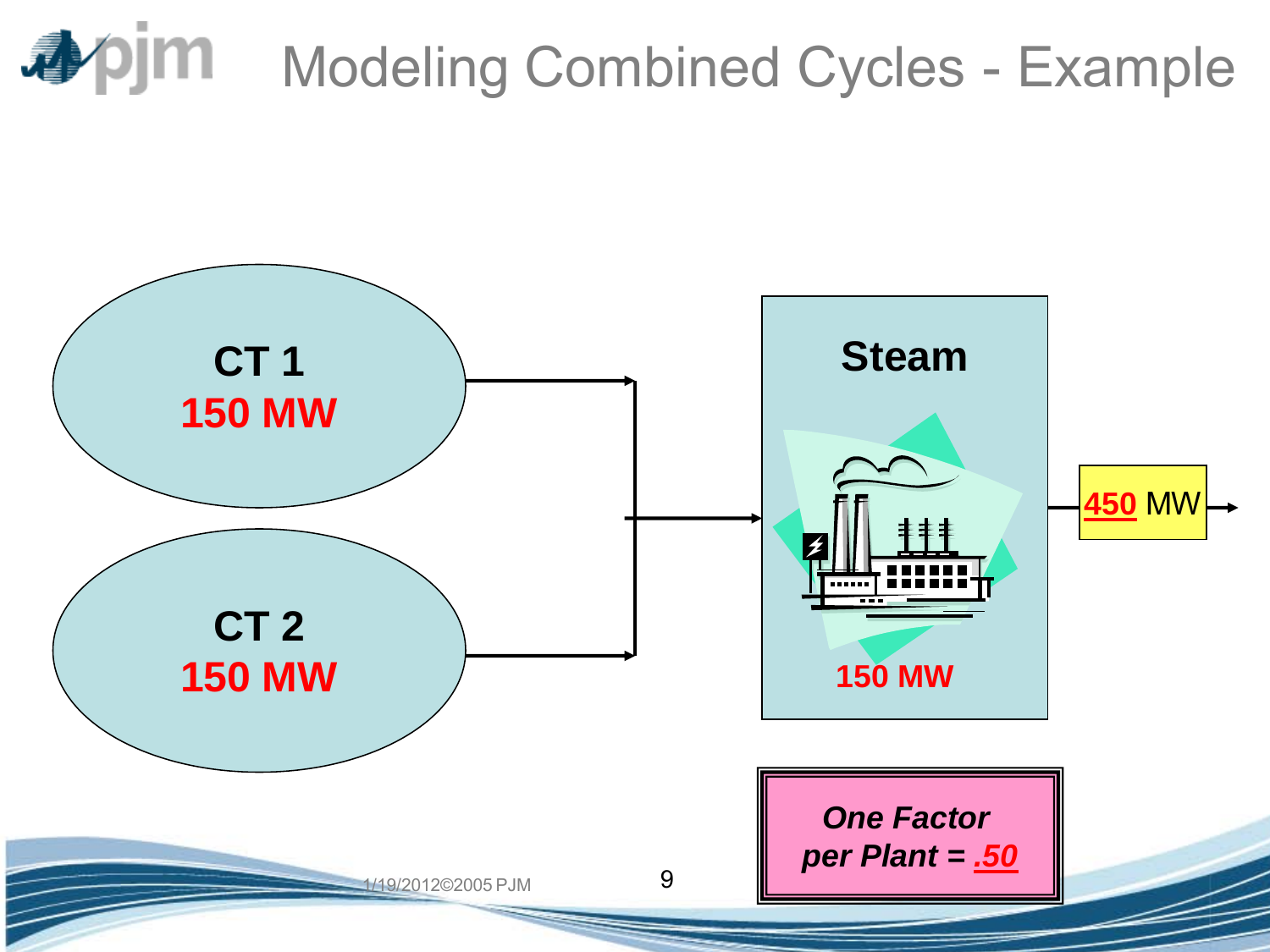

# Production Cost Example - Input

| <b>Data Elements</b>                  |                                             | CT <sub>1</sub> |           | CT <sub>2</sub> |              | <b>Steam</b>     |
|---------------------------------------|---------------------------------------------|-----------------|-----------|-----------------|--------------|------------------|
| <b>Hot Start Price</b>                |                                             |                 |           |                 |              |                  |
| <b>Inter Start Price</b>              |                                             |                 |           |                 |              |                  |
| <b>Cold Start Price</b>               |                                             | \$4,000         |           | \$4,000         |              |                  |
| <b>Hourly No-Load</b>                 | *****CT'S CANNOT SUBMIT NO-LOAD COSTS****** |                 |           |                 |              |                  |
| <b>CT Factor</b>                      |                                             |                 |           |                 |              | .50 <sub>1</sub> |
| <b>Offer Curve</b><br>(max 10 points) | <b>MW</b>                                   | <b>Price</b>    | <b>MW</b> | <b>Price</b>    | <b>MW</b>    | <b>Price</b>     |
| segment 1                             | 100                                         | \$55            | 100       | \$70            | $\mathbf{0}$ | \$0              |
| segment 2                             | 150                                         | \$80            | 150       | \$90            | $\mathbf{0}$ | \$0              |
| <b>Eco Min MW</b>                     | 100                                         |                 | 100       |                 | 100          |                  |
| <b>Eco Max MW</b>                     | 150                                         |                 | 150       |                 | 150          |                  |
| <b>Min Run Time</b>                   | 4 hours                                     |                 | 4 hours   |                 | 8 hours      |                  |
| Use Start Up No Load                  | Yes                                         |                 | Yes       |                 | Yes          |                  |
| <b>Use Offer Slope</b>                | No                                          |                 | <b>No</b> |                 | No           |                  |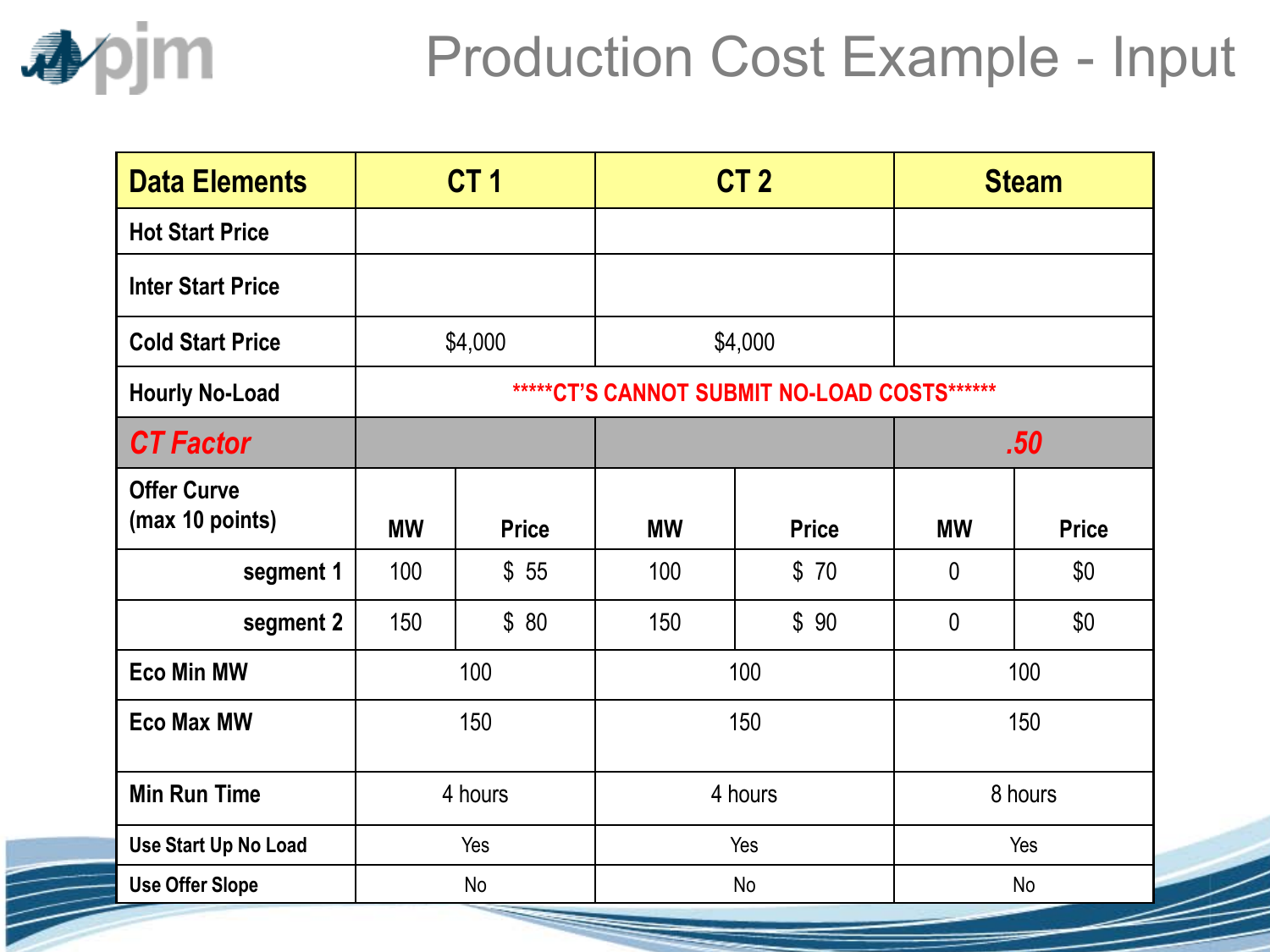

### Example 1



#### **Combined Cost (Incremental) Curve**

| <b>Data Elements</b> | <b>Combined Output</b>      | <b>Production Costs</b>                                       | <b>Rate</b><br><b>Calculation</b> | <b>Rate</b> |
|----------------------|-----------------------------|---------------------------------------------------------------|-----------------------------------|-------------|
| segment 1 (Min)      | $100$ (CT1) + 50 (ST) =150  | $$55*100 \text{ MW} = $5,500$                                 | \$5,500/150 MW                    | \$36.70     |
| segment 2 (Max)      | $150 (CT1) + 75 (ST) = 225$ | $$55 *100$ MW = \$5,500<br>$$80 * 50$ MW = \$4,000<br>\$9,500 | \$9,500/225 MW                    | \$42.22     |

#### **8 Hour Scheduling Rate**

| <b>Data Elements</b> | <b>Combined Output</b> | <b>Calculation</b>                   | <b>Rate</b> |
|----------------------|------------------------|--------------------------------------|-------------|
| segment 1 (Min)      | <b>150 MW</b>          | $8($ \$5,500) + \$4,000<br>8(150 MW) | \$40.00     |
| segment 2 (Max)      | 225 MW                 | $8($ \$9,500) + \$4,000<br>8(225 MW) | \$44.44     |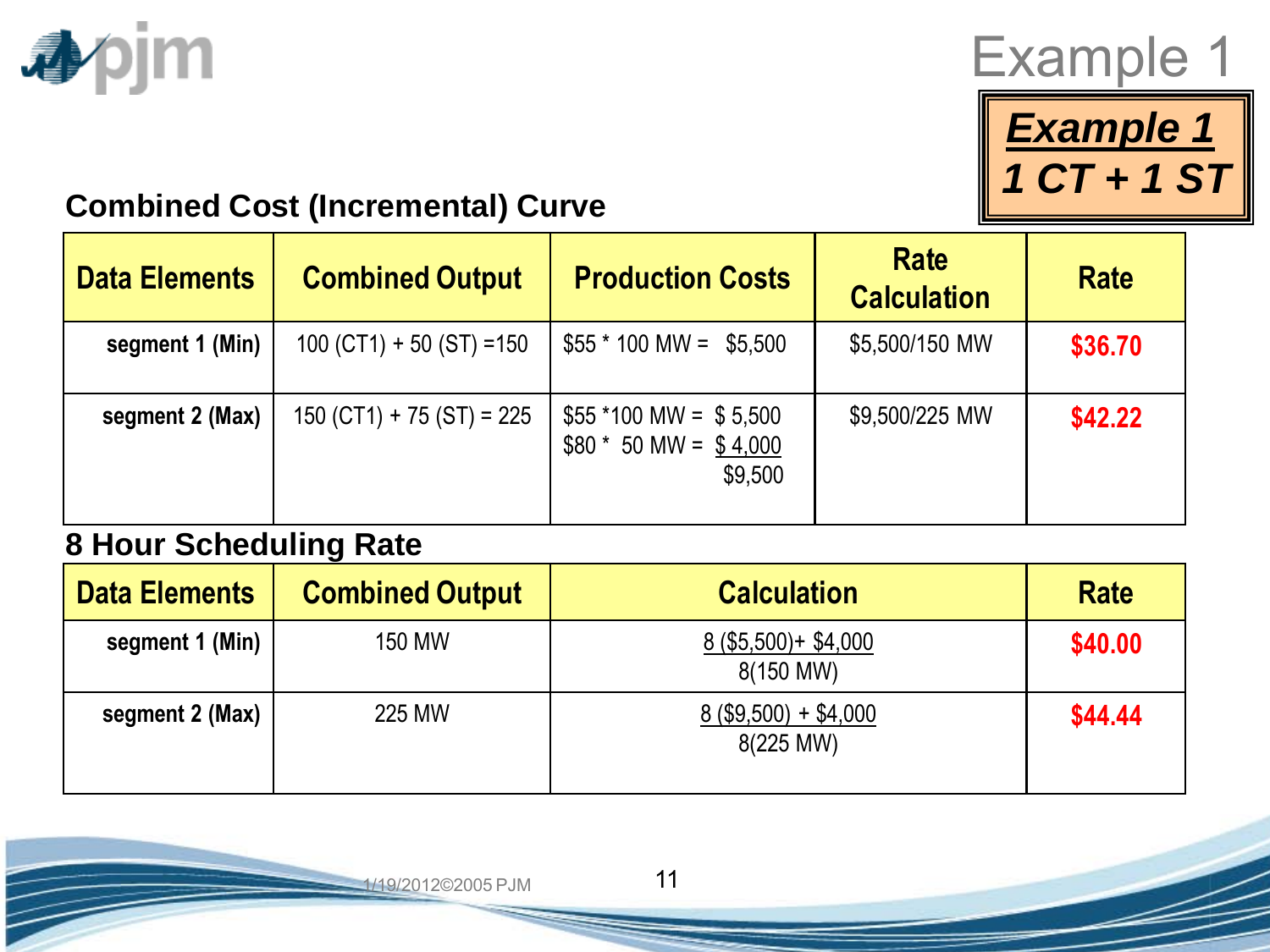



*Example 2 2 CT + 1 ST* 

#### **Combined Cost (Incremental) Curve**

| <b>Data Elements</b> | <b>Combined Output</b>                                             | <b>Production Costs</b>                                       | <b>Rate Calculation</b> | Rate    |
|----------------------|--------------------------------------------------------------------|---------------------------------------------------------------|-------------------------|---------|
| segment 1 (Min)      | $100 (CT1) + 50 (ST) = 150$<br>100 (CT2) + 50 (ST) = $150$<br>300  | $$55*100$ MW = \$5,500<br>$$70 * 100 MW = $7,000$             | \$12,500/300 MW         | \$41.66 |
| segment 2 (Max)      | $150 (CT1) + 75 (ST) = 225$<br>150 (CT 2) + 75 (ST) = $225$<br>450 | $$55*100 MW = $5,500$<br>$$80 * 50$ MW = \$4,000<br>\$9,500   | \$21,000/450 MW         | \$46.66 |
|                      |                                                                    | $$70 * 100$ MW= \$7,000<br>$$90 * 50 MW = $4,500$<br>\$11,500 |                         |         |

#### **8 Hour Scheduling Rate**

| <b>Data Elements</b> | <b>Combined Output</b> | <b>Calculation</b>                   | <b>Rate</b> |
|----------------------|------------------------|--------------------------------------|-------------|
| segment 1 (Min)      | 300 MW                 | $8($12,500) + $8,000$<br>8(300 MW)   | \$45.00     |
| segment 2 (Max)      | 450 MW                 | $8($ \$21,000) + \$8,000<br>8(450MW) | \$48.88     |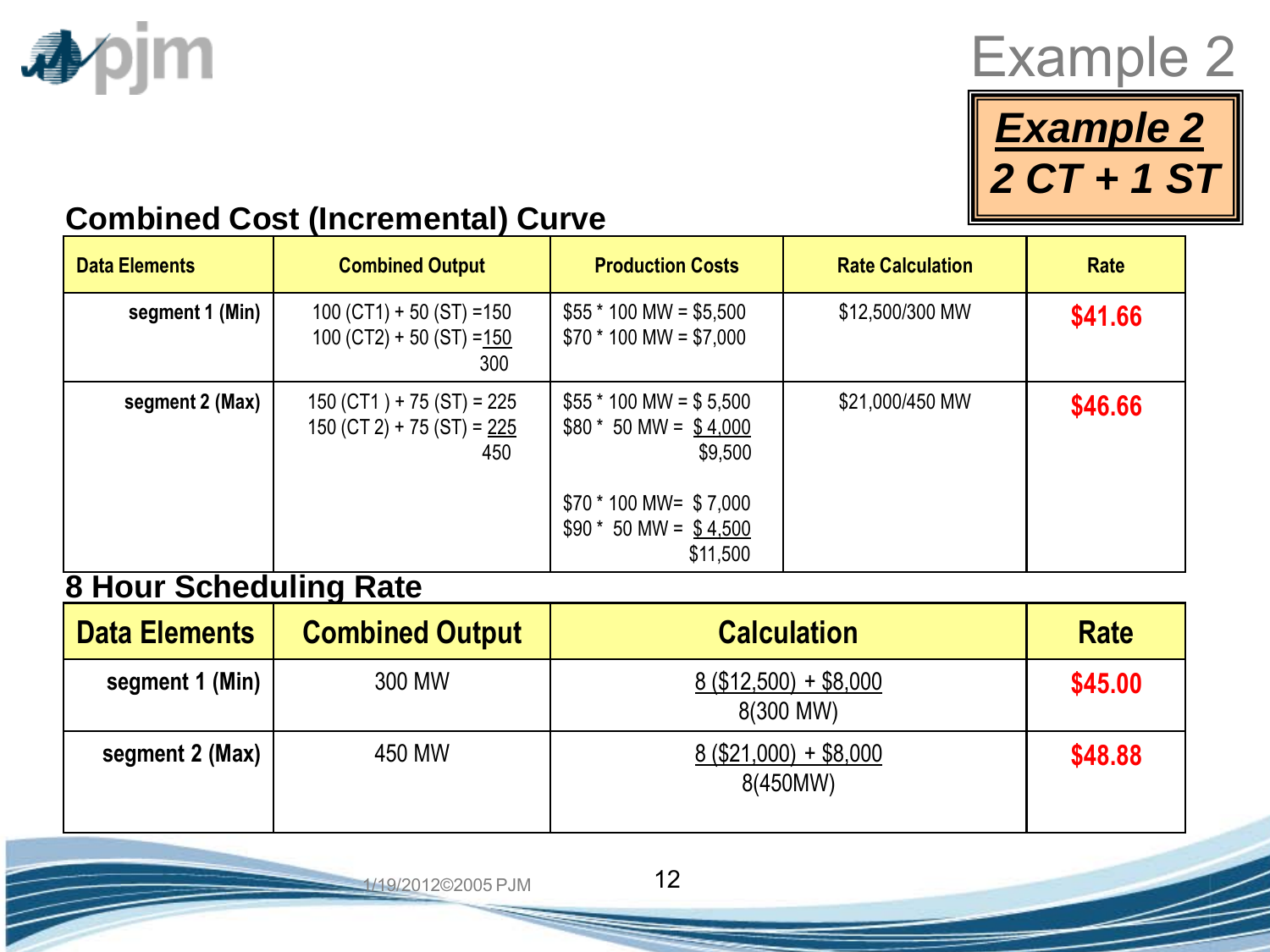

### Key Points

- Individual availability can be assigned for each component in the combined cycle group, but can affect commitment
- Having Eco Max on steam Unit set to less than the Eco Min on any CT in the CC Group will result in nothing within the CC being committed
- Suggested method to model the unit is to submit offer data on the CTs, can be offered the other way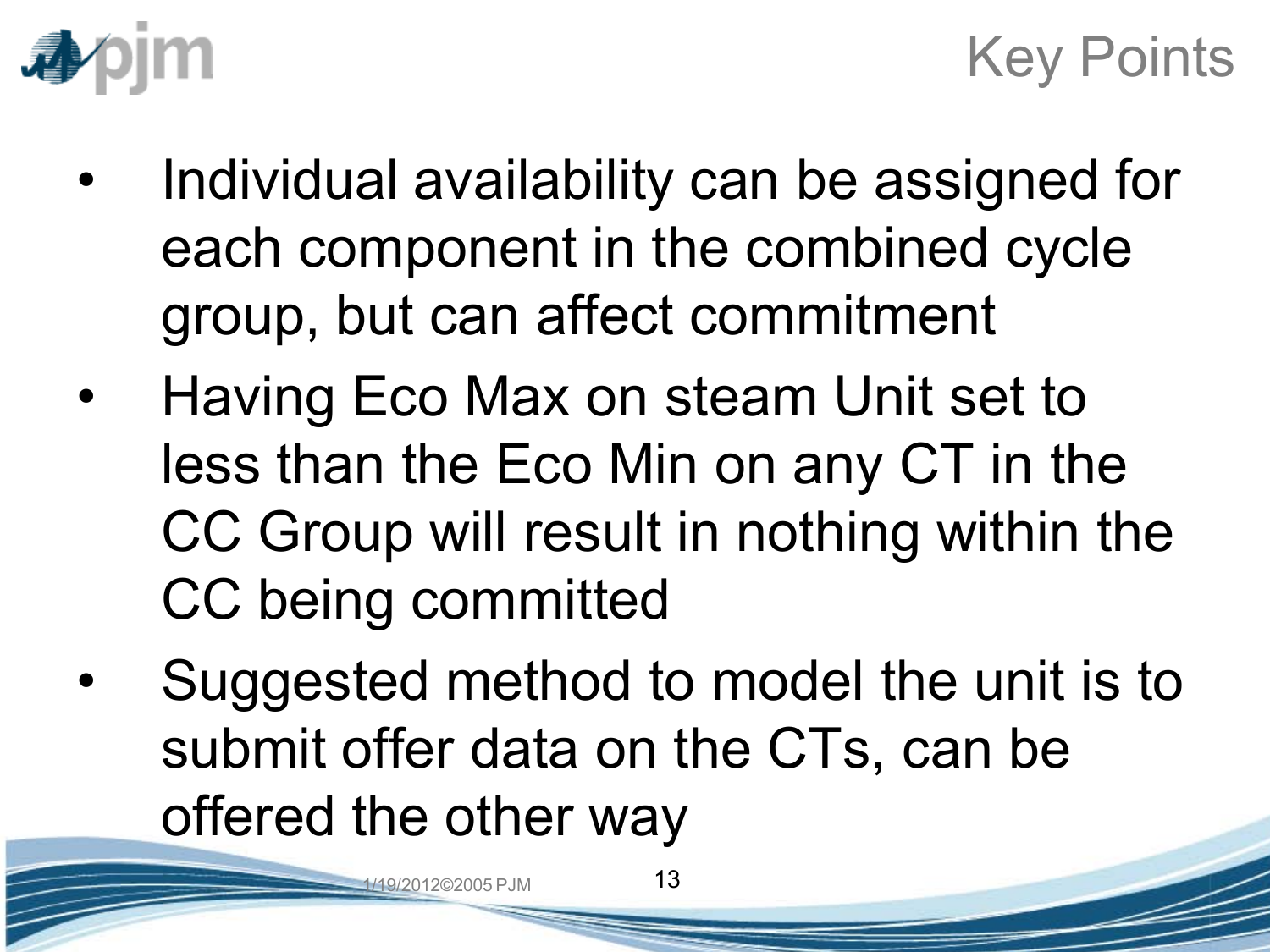



- Overview of the Combined Cycle Model
- Modeling Combined Cycle Units
- Next Steps
- eMKT Overview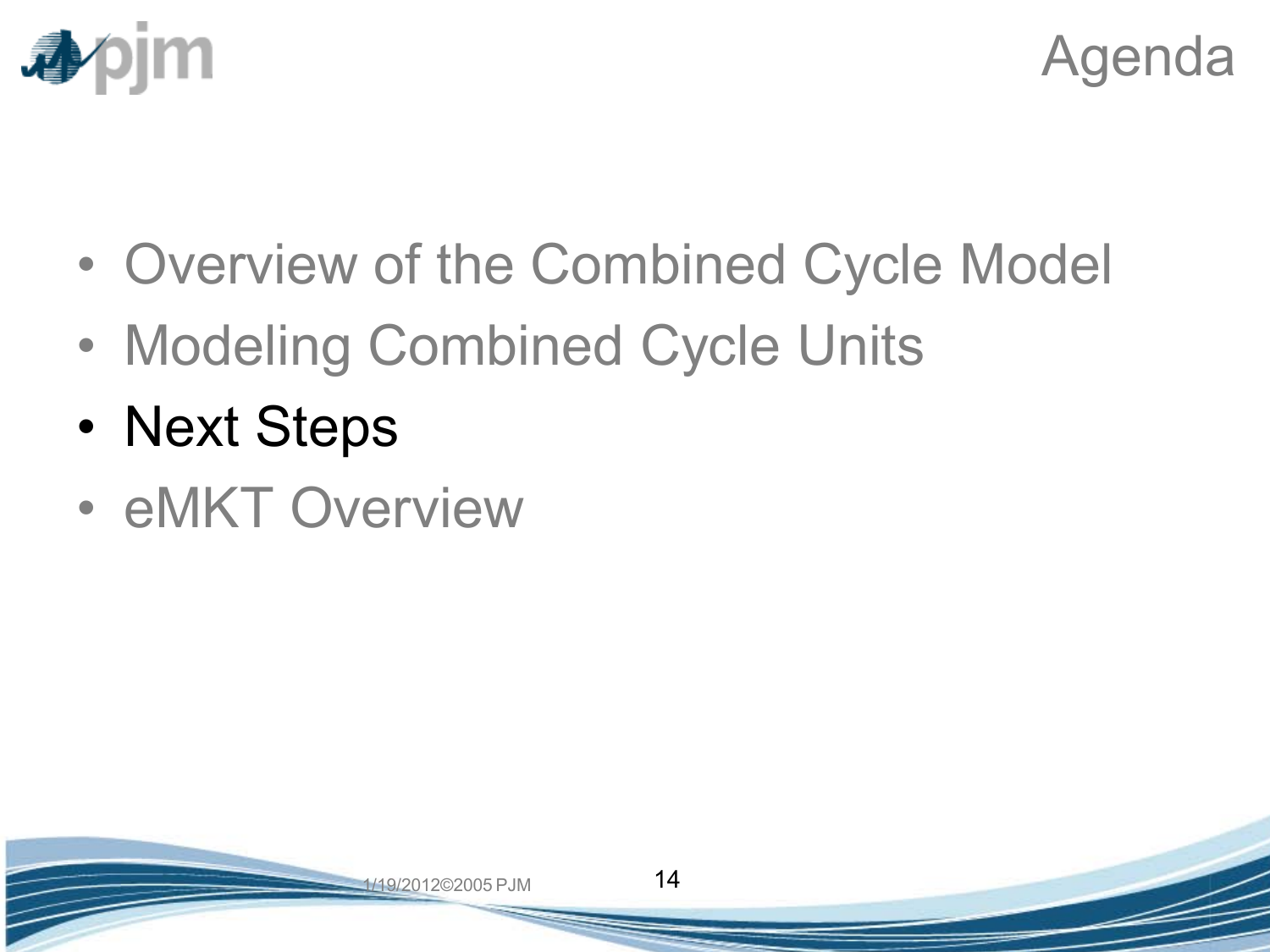

- 1. Open eMKT Sandbox by July 1, 2005
- 2. Participants notify PJM if they what units they would like to test in Sandbox PJM will model units in Sandbox first
	- Contact = Gerry McNamee (610-666-8944 or [mcnamegd@pjm.com](mailto:mcnamegd@pjm.com))
	- Participants may submit and revise information in Sandbox for Testing purposes
- 3. Final Decision Made by participant
- 4. Go Live in eMKT Production on August 1, 2005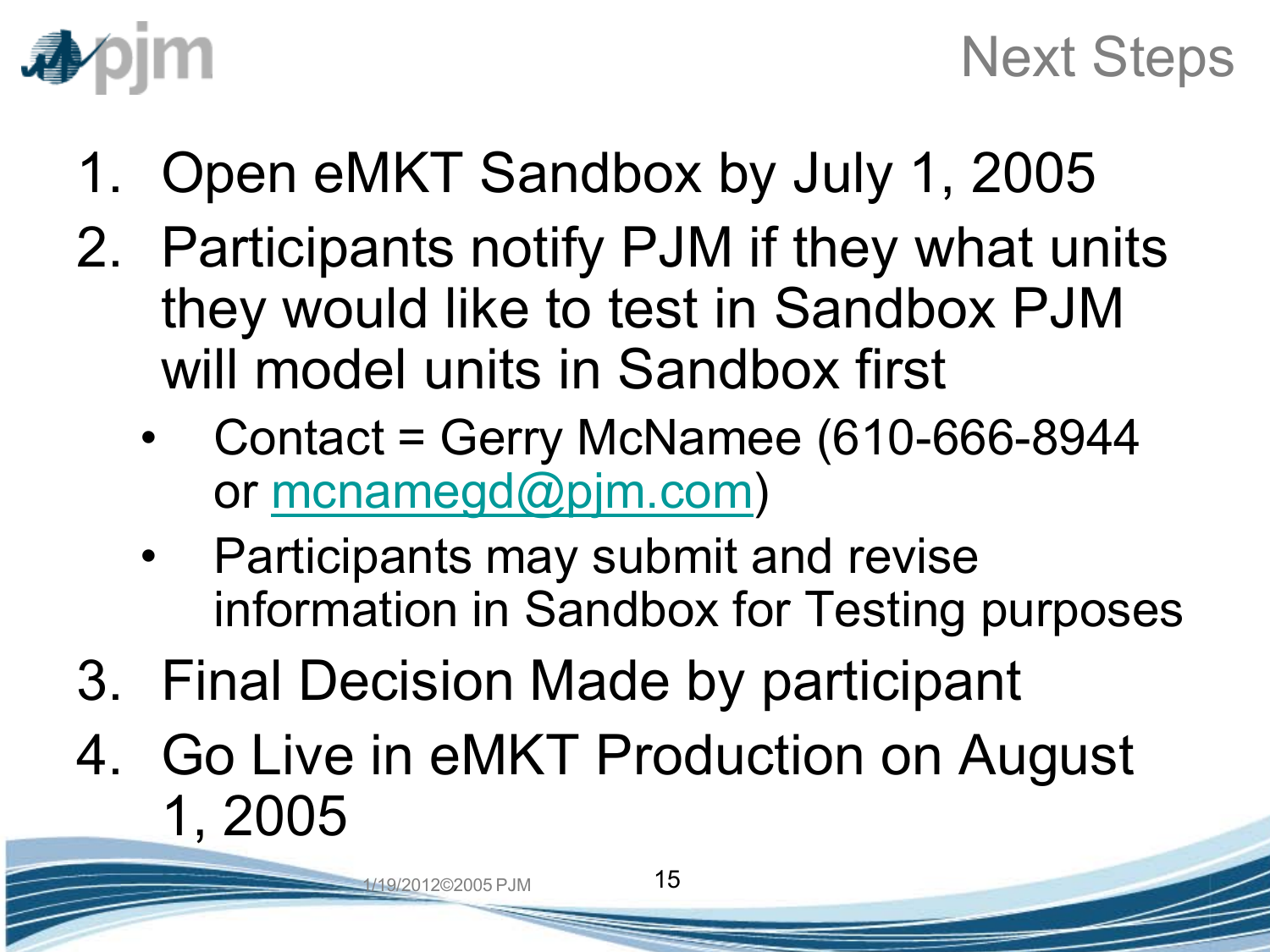



- Overview of the Combined Cycle Model
- Modeling Combined Cycle Units
- Next Steps
- eMKT Overview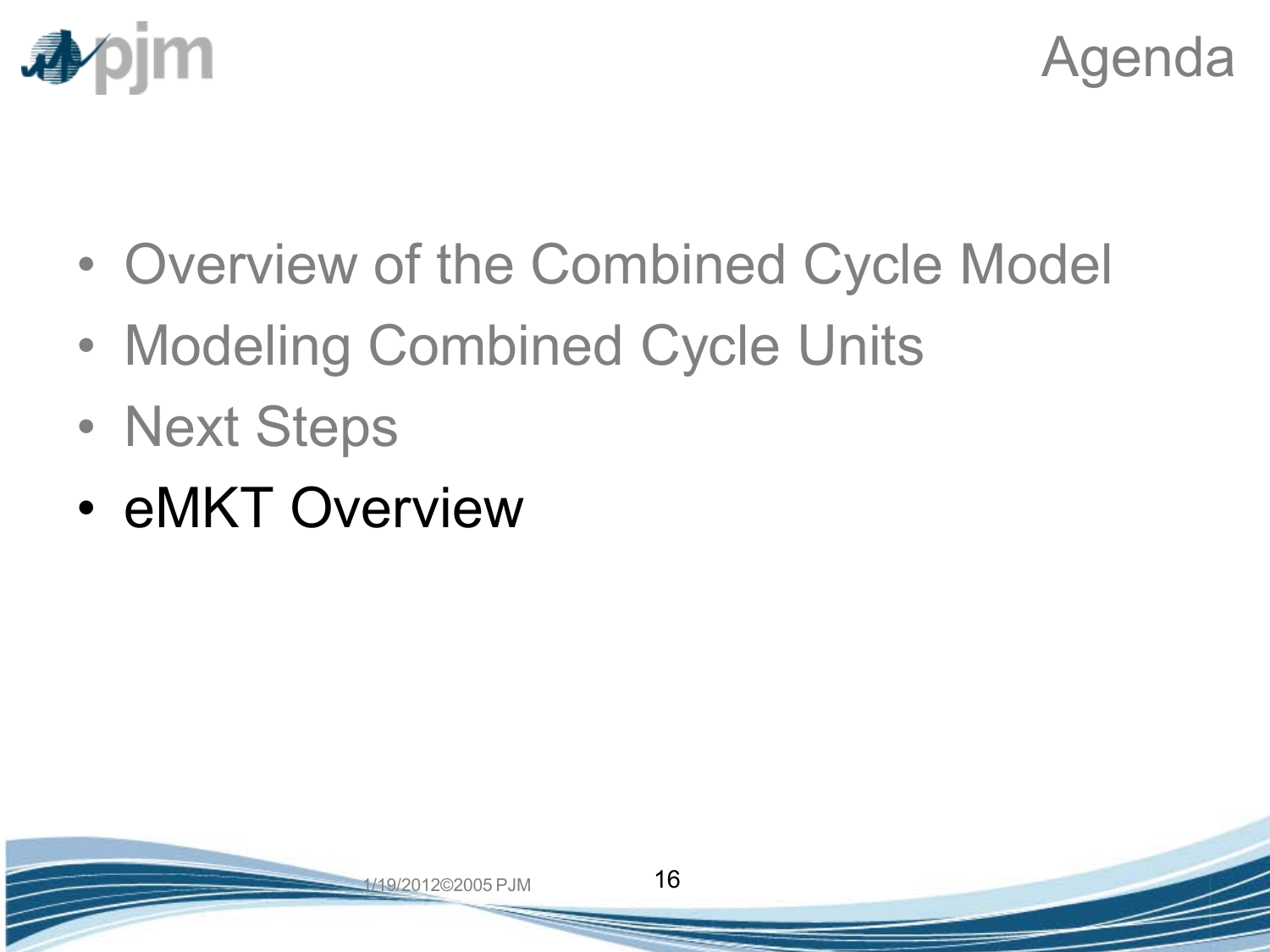

### What's New?

- New Fields
	- CT Factor
	- Minimum Time Between Starts
	- Allow Simple Cycle
- Ability to view separate components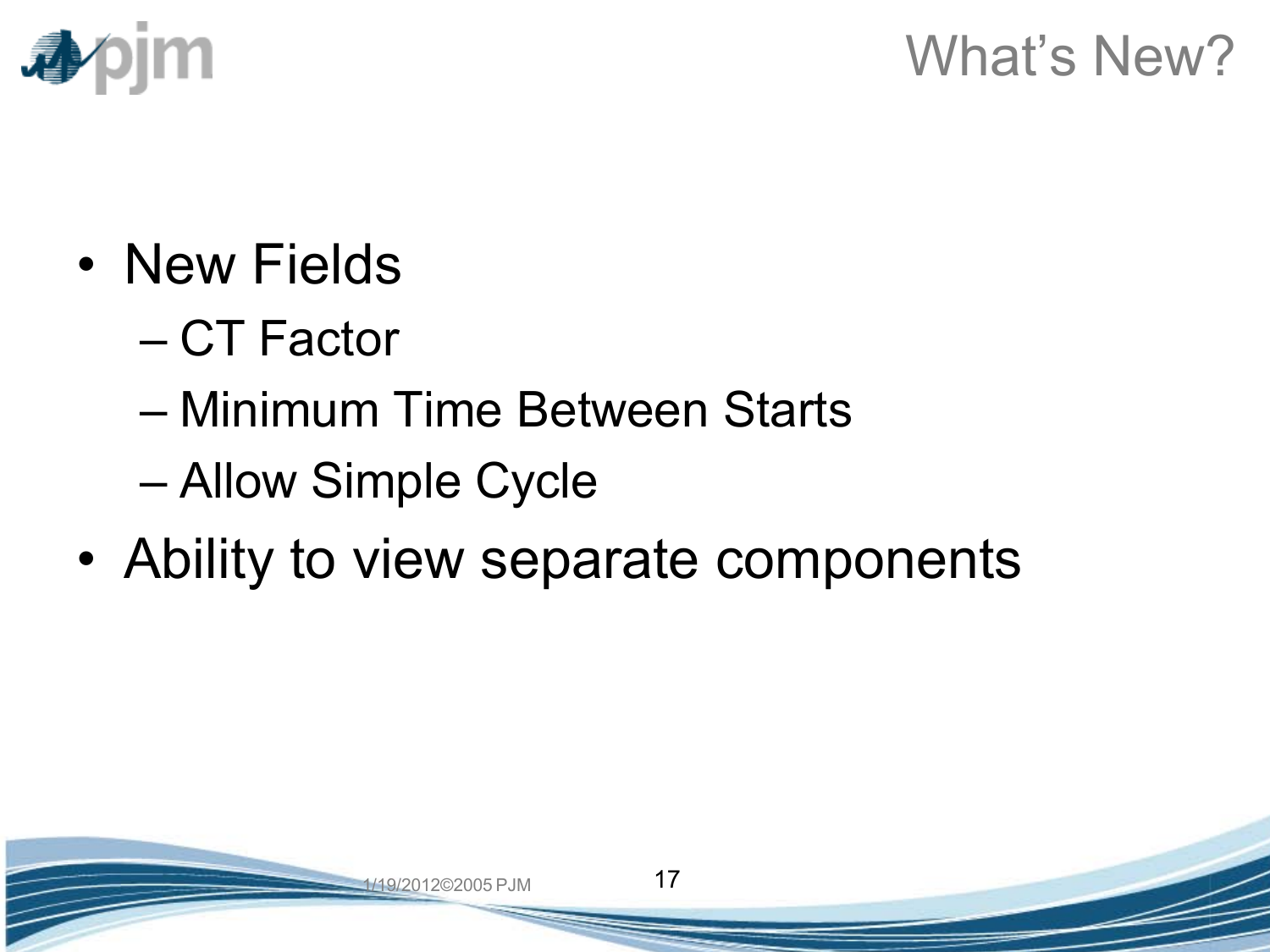

**A** Done

### Unit Detail Screen

| $\Box$<br><b>2</b> PJM eSuite - Microsoft Internet Explorer provided by PJM Interconnection |                                   |                              |                                      |                                      |
|---------------------------------------------------------------------------------------------|-----------------------------------|------------------------------|--------------------------------------|--------------------------------------|
| 编<br>Edit View Favorites Tools Help<br>Eile                                                 |                                   |                              |                                      |                                      |
|                                                                                             |                                   |                              |                                      |                                      |
| Address <b>&amp;</b> https://esuite.stage.pjm.com./mui/index.htm                            |                                   |                              |                                      | ⊡<br>$\hat{\mathcal{C}}$ Go<br>Links |
| $>$ CAM                                                                                     | <b>SUITE</b>                      |                              | $>$ Login<br>> Upload                | > E-mail                             |
| > eCapacity                                                                                 | <b>Unit Detail Search</b>         |                              |                                      | Get Report                           |
| > eData<br>>EES                                                                             |                                   |                              | ≅                                    |                                      |
| $>$ eFTR                                                                                    | $\vert \cdot \vert$<br>Portfolio: | $\vert \cdot \vert$<br>Unit: | Date:<br>(mm/dd/yyyy)<br>Change Date |                                      |
| $>$ eMKT                                                                                    |                                   |                              |                                      |                                      |
| > eMTR                                                                                      |                                   |                              |                                      |                                      |
| > eSchedules                                                                                | <b>Unit Detail Result for</b>     |                              |                                      |                                      |
| > eSuite Messages<br>> Load Response                                                        | Submit                            |                              |                                      |                                      |
| > NICApacity                                                                                | Name                              | Value                        | Name                                 | Value                                |
| $>$ OASIS                                                                                   | Type Of Unit                      | <b>Industrial CT</b>         | Plant Name                           |                                      |
| Non - eSuite Tools                                                                          | Unit Number                       | 10                           | Unit Shortname                       |                                      |
| > eDART<br>> eGADS                                                                          | Node                              |                              | Operating Company                    |                                      |
| > eFuel                                                                                     | Capacity Resource                 | Yes                          | Regulation Resource                  | No.                                  |
| > Emerg. Procedures                                                                         | Default Status                    | <b>Economic</b>              | Default Ramp Rate                    | 10.0                                 |
|                                                                                             | Fixed Gen.                        | No                           |                                      |                                      |
|                                                                                             | Emergency Min(MW)                 | 450.0                        | Emergency Max(MW)                    | 521.0                                |
|                                                                                             | Economic Min(MW)                  | 450.0                        | Economic Max(MW)                     | 450.0                                |
|                                                                                             |                                   |                              |                                      |                                      |
|                                                                                             |                                   |                              | Spinning Max(MW)                     | 450.0                                |
| Public                                                                                      |                                   |                              |                                      |                                      |
| Generator                                                                                   |                                   |                              |                                      |                                      |
| Demand                                                                                      |                                   |                              |                                      |                                      |
|                                                                                             |                                   |                              |                                      |                                      |
| <b>Admin</b>                                                                                |                                   |                              |                                      |                                      |
|                                                                                             | Per. 1 Cost Based Startup         | <b>No</b>                    | Per. 2 Cost Based Startup            | No                                   |
|                                                                                             | Per. 1 Hot Startup Cost(\$)       | 8550.28                      | Per. 2 Hot Startup Cost(\$)          | 8221.03                              |
|                                                                                             | Per. 1 Inter Startup Cost(\$)     | 8550.28                      | Per. 2 Inter Startup Cost(\$)        | 8221.03                              |
|                                                                                             | Per. 1 Cold Startup Cost(\$)      | 10484.34                     | Per. 2 Cold Startup Cost(\$)         | 9628.58                              |
|                                                                                             | Per. 1 No Load Cost(\$)           | (null)                       | Per. 2 No Load Cost(\$)              | (null)                               |
|                                                                                             | Condense Available                | No                           | Condense Startup Cost(\$)            | (null)                               |
|                                                                                             | Condense Energy Usage(MW)         | (null)                       | Condense To Gen Cost(\$)             | (null)                               |
|                                                                                             | Condense Notification Time        | (null)                       | Condense Hourly Cost(\$)             | (null)                               |
|                                                                                             | Min. Time Between Startups        | (null)                       | Allow Simple Cycle                   | <b>No</b>                            |
|                                                                                             | Combined Cycle Factor             | (null)                       |                                      |                                      |
|                                                                                             |                                   |                              |                                      | $\blacktriangledown$                 |

**C**a. Trunched city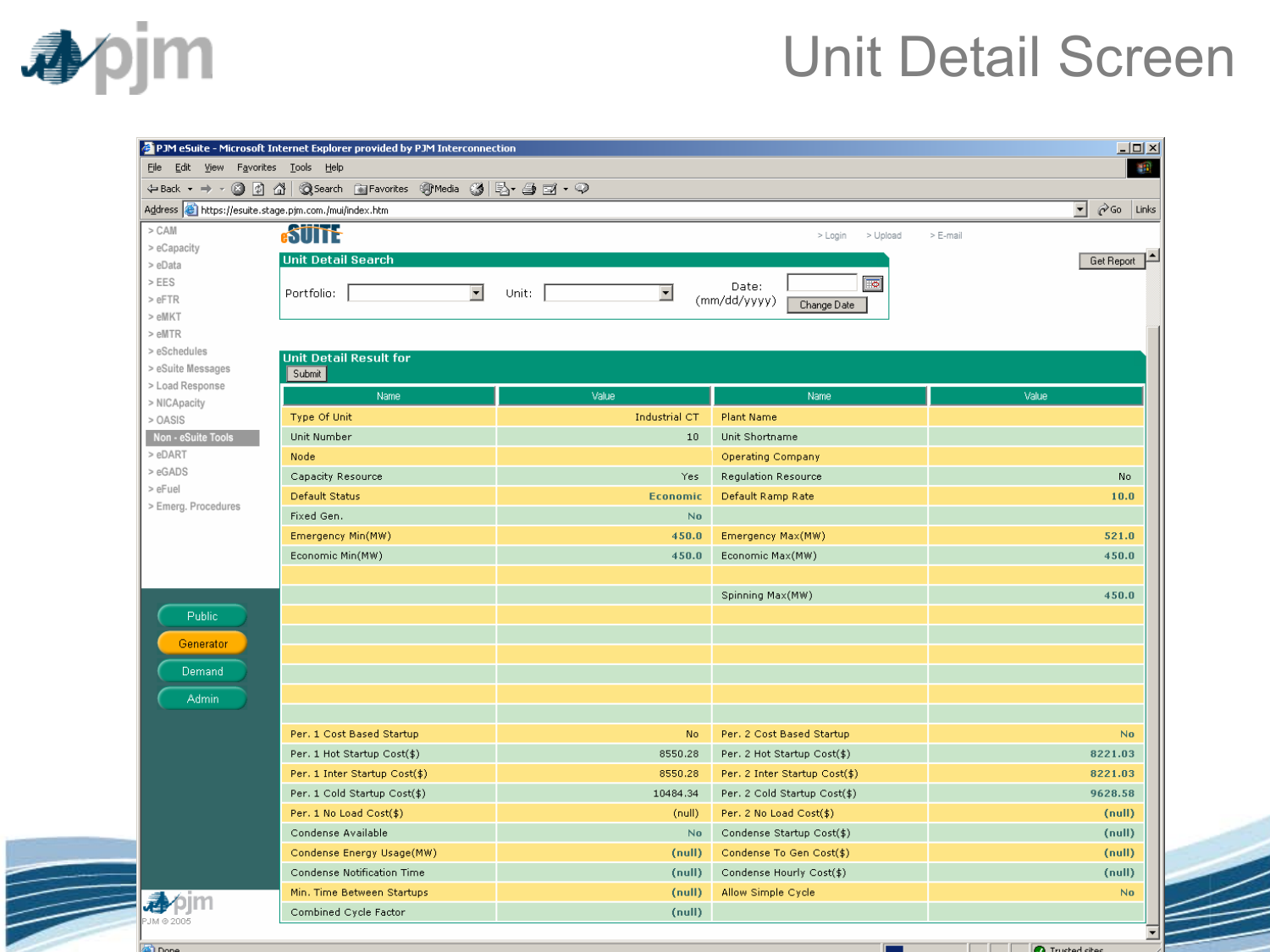

# Unit Model Changes

"Unit modeling changes in the PJM eMKT system (unit type, aggregation level, for example), not including changes based on physical changes at the plant, can be made at the beginning of each quarter."

### *PJM Manual 11, Section 2*